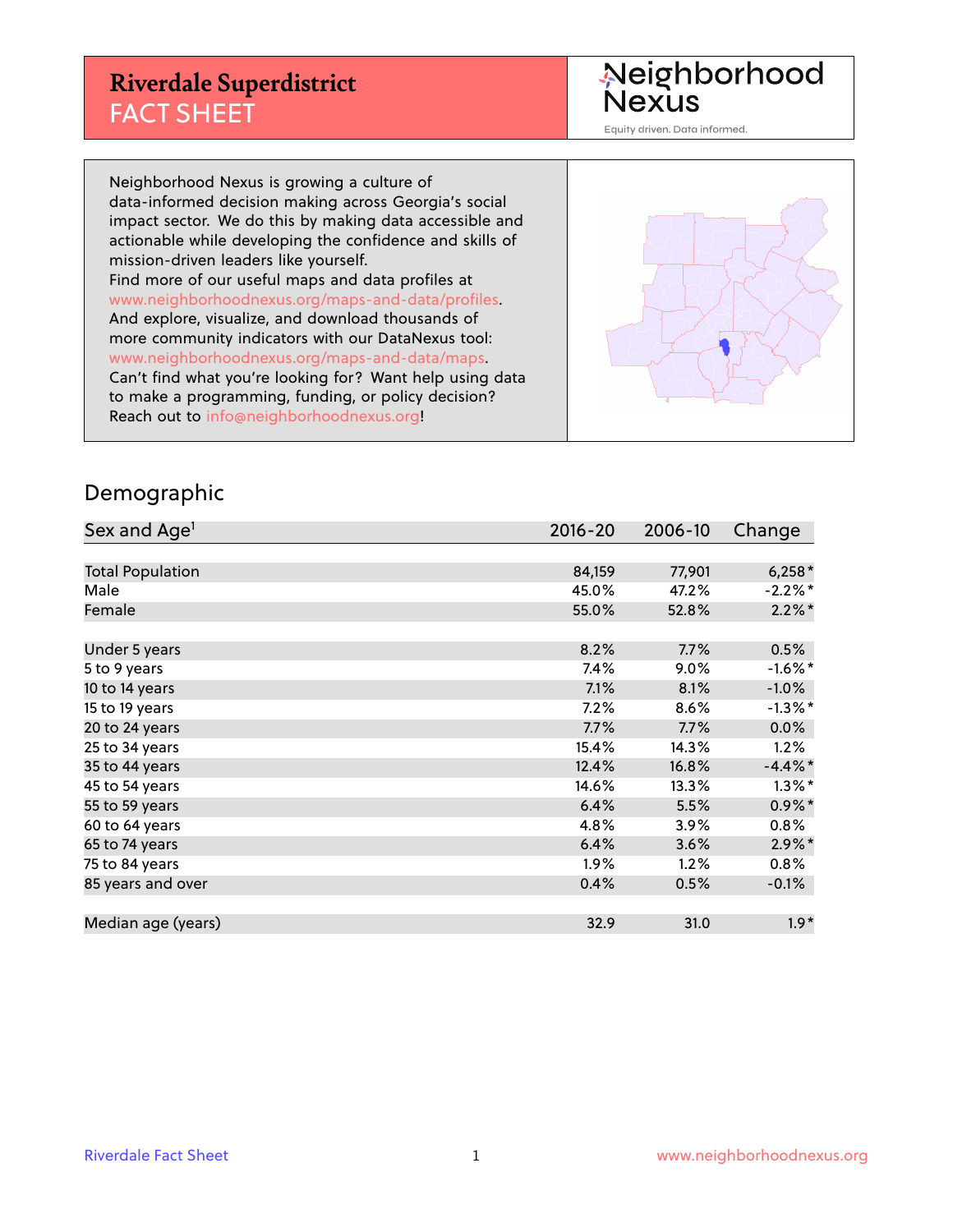## Demographic, continued...

| Race <sup>2</sup>                                            | $2016 - 20$ | 2006-10 | Change     |
|--------------------------------------------------------------|-------------|---------|------------|
| <b>Total population</b>                                      | 84,159      | 77,901  | $6,258*$   |
| One race                                                     | 97.4%       | 97.7%   | $-0.3%$    |
| White                                                        | 8.3%        | 11.1%   | $-2.8\%$ * |
| <b>Black or African American</b>                             | 81.0%       | 79.1%   | 1.9%       |
| American Indian and Alaska Native                            | 0.2%        | 0.2%    | $-0.1%$    |
| Asian                                                        | 2.9%        | 3.0%    | $-0.1%$    |
| Native Hawaiian and Other Pacific Islander                   | 0.0%        | 0.2%    | $-0.2%$    |
| Some other race                                              | 5.0%        | 4.1%    | 1.0%       |
| Two or more races                                            | 2.6%        | 2.3%    | 0.3%       |
|                                                              |             |         |            |
| Race alone or in combination with other race(s) <sup>3</sup> | $2016 - 20$ | 2006-10 | Change     |
| <b>Total population</b>                                      | 84,159      | 77,901  | $6,258*$   |
| White                                                        | 10.4%       | 12.6%   | $-2.2%$ *  |
| <b>Black or African American</b>                             | 83.0%       | 81.0%   | 2.0%       |
| American Indian and Alaska Native                            | 0.9%        | 1.1%    | $-0.2%$    |
| Asian                                                        | 3.2%        | 3.3%    | $-0.1%$    |
| Native Hawaiian and Other Pacific Islander                   | 0.0%        | 0.3%    | $-0.2%$    |
| Some other race                                              | 5.7%        | 4.2%    | 1.5%       |
|                                                              |             |         |            |
| Hispanic or Latino and Race <sup>4</sup>                     | $2016 - 20$ | 2006-10 | Change     |
| <b>Total population</b>                                      | 84,159      | 77,901  | $6,258*$   |
| Hispanic or Latino (of any race)                             | 9.2%        | 7.4%    | 1.8%       |
| Not Hispanic or Latino                                       | 90.8%       | 92.6%   | $-1.8\%$ * |
| White alone                                                  | 5.7%        | 8.3%    | $-2.6\%$ * |
| Black or African American alone                              | 79.8%       | 78.3%   | 1.5%       |
| American Indian and Alaska Native alone                      | 0.2%        | 0.2%    | $-0.1%$    |
| Asian alone                                                  | 2.9%        | 3.0%    | $-0.1%$    |
| Native Hawaiian and Other Pacific Islander alone             | 0.0%        | 0.2%    | $-0.2%$    |
| Some other race alone                                        | 0.1%        | 0.4%    | $-0.3%$    |
| Two or more races                                            | 2.1%        | 2.2%    | $-0.1%$    |
|                                                              |             |         |            |
| U.S. Citizenship Status <sup>5</sup>                         | $2016 - 20$ | 2006-10 | Change     |
| Foreign-born population                                      | 9,164       | 8,619   | 545        |
| Naturalized U.S. citizen                                     | 49.6%       | 42.8%   | $6.8\%$ *  |
| Not a U.S. citizen                                           | 50.4%       | 57.2%   | $-6.8%$    |
|                                                              |             |         |            |
| Citizen, Voting Age Population <sup>6</sup>                  | 2016-20     | 2006-10 | Change     |
| Citizen, 18 and over population                              | 57,025      | 50,122  | $6,903*$   |
| Male                                                         | 42.5%       | 43.6%   | $-1.0%$    |
| Female                                                       | 57.5%       | 56.4%   | 1.0%       |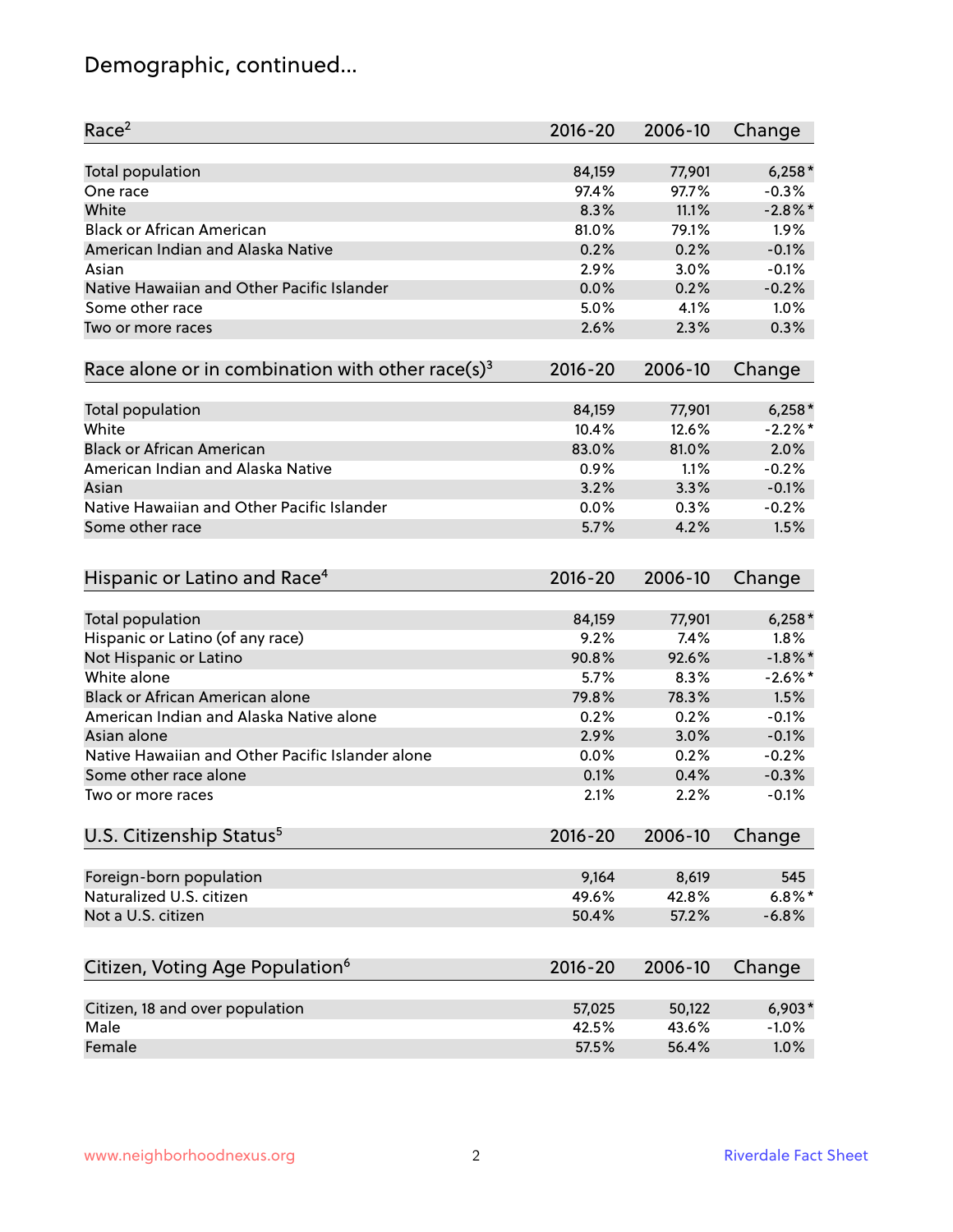#### Economic

| Income <sup>7</sup>                                 | $2016 - 20$ | 2006-10 | Change    |
|-----------------------------------------------------|-------------|---------|-----------|
|                                                     |             |         |           |
| All households                                      | 30,067      | 26,881  | $3,186*$  |
| Less than \$10,000                                  | 6.7%        | 7.0%    | $-0.2%$   |
| \$10,000 to \$14,999                                | 4.0%        | 4.8%    | $-0.7%$   |
| \$15,000 to \$24,999                                | 12.8%       | 13.5%   | $-0.7%$   |
| \$25,000 to \$34,999                                | 12.5%       | 13.6%   | $-1.2%$   |
| \$35,000 to \$49,999                                | 18.2%       | 20.4%   | $-2.3%$   |
| \$50,000 to \$74,999                                | 20.0%       | 21.2%   | $-1.2%$   |
| \$75,000 to \$99,999                                | 13.0%       | 9.8%    | $3.2\%$ * |
| \$100,000 to \$149,999                              | 8.9%        | 8.3%    | 0.6%      |
| \$150,000 to \$199,999                              | 2.8%        | 1.2%    | 1.6%      |
| \$200,000 or more                                   | 1.1%        | 0.2%    | 0.9%      |
| Median household income (dollars)                   | 46,338      | 42,527  | $3,811*$  |
| Mean household income (dollars)                     | 56,760      | 49,930  | $6,829*$  |
| With earnings                                       | 85.3%       | 87.8%   | $-2.5%$ * |
| Mean earnings (dollars)                             | 54,734      | 49,371  | $5,363*$  |
| <b>With Social Security</b>                         | 23.6%       | 16.9%   | $6.6\%$ * |
| Mean Social Security income (dollars)               | 17,098      | 12,706  | 4,392*    |
| With retirement income                              | 18.9%       | 12.7%   | $6.2\%$ * |
| Mean retirement income (dollars)                    | 18,358      | 17,466  | 892       |
| With Supplemental Security Income                   | 7.0%        | $3.8\%$ | $3.2\%$ * |
| Mean Supplemental Security Income (dollars)         | 10,715      | 8,271   | $2,444*$  |
| With cash public assistance income                  | 2.0%        | 2.0%    | $-0.0%$   |
| Mean cash public assistance income (dollars)        | 1,456       | 3,728   | $-2,272$  |
| With Food Stamp/SNAP benefits in the past 12 months | 21.3%       | 15.0%   | $6.3\%$ * |
|                                                     |             |         |           |
| Families                                            | 19,307      | 17,255  | $2,052*$  |
| Less than \$10,000                                  | 5.8%        | 5.1%    | 0.7%      |
| \$10,000 to \$14,999                                | 3.2%        | 4.5%    | $-1.3%$   |
| \$15,000 to \$24,999                                | 11.5%       | 11.8%   | $-0.3%$   |
| \$25,000 to \$34,999                                | 9.6%        | 12.0%   | $-2.4%$   |
| \$35,000 to \$49,999                                | 16.7%       | 19.7%   | $-3.1%$   |
| \$50,000 to \$74,999                                | 20.9%       | 22.1%   | $-1.2%$   |
| \$75,000 to \$99,999                                | 15.5%       | 12.3%   | $3.2\%$ * |
| \$100,000 to \$149,999                              | 11.5%       | 10.8%   | 0.7%      |
| \$150,000 to \$199,999                              | 3.6%        | 1.4%    | 2.2%      |
| \$200,000 or more                                   | 1.7%        | 0.3%    | 1.4%      |
| Median family income (dollars)                      | 53,436      | 47,242  | $6,193*$  |
| Mean family income (dollars)                        | 63,767      | 55,116  | $8,651*$  |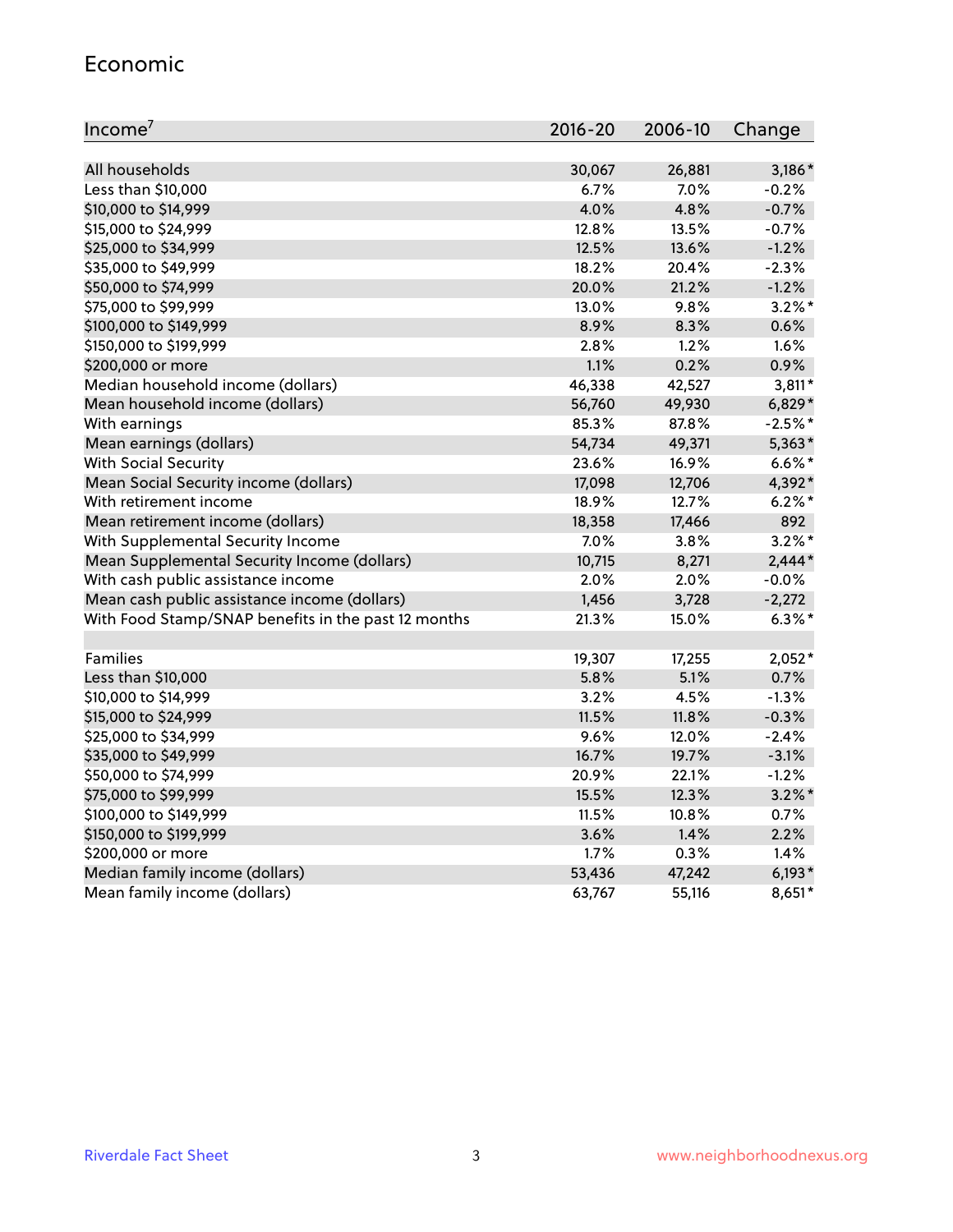#### Economic, continued...

| Income, continued <sup>8</sup>                                        | $2016 - 20$ | 2006-10 | Change     |
|-----------------------------------------------------------------------|-------------|---------|------------|
|                                                                       |             |         |            |
| Nonfamily households                                                  | 10,760      | 9,626   | $1,134*$   |
| Median nonfamily income (dollars)                                     | 33,131      | 33,578  | $-447$     |
| Mean nonfamily income (dollars)                                       | 39,836      | 38,224  | 1,611      |
| Median earnings for workers (dollars)                                 | 29,011      | 28,213  | 798*       |
| Median earnings for male full-time, year-round workers                | 39,777      | 34,884  | 4,893*     |
| (dollars)                                                             |             |         |            |
| Median earnings for female full-time, year-round workers<br>(dollars) | 34,862      | 33,684  | $1,178*$   |
| Per capita income (dollars)                                           | 21,057      | 18,435  | $2,621*$   |
|                                                                       |             |         |            |
| Families and People Below Poverty Level <sup>9</sup>                  | 2016-20     | 2006-10 | Change     |
|                                                                       |             |         |            |
| All families                                                          | 16.3%       | 13.6%   | $2.8\%$ *  |
| With related children under 18 years                                  | 24.3%       | 18.5%   | 5.8%       |
| With related children under 5 years only                              | 32.5%       | 14.8%   | 17.7%      |
| Married couple families                                               | 7.3%        | 7.5%    | $-0.2%$    |
| With related children under 18 years                                  | 8.5%        | 10.8%   | $-2.4%$    |
| With related children under 5 years only                              | 0.0%        | 10.8%   | $-10.8%$   |
| Families with female householder, no husband present                  | 26.6%       | 21.6%   | $5.0\%$ *  |
| With related children under 18 years                                  | 37.2%       | 26.1%   | $11.1\%$ * |
| With related children under 5 years only                              | 47.7%       | 25.0%   | 22.6%      |
| All people                                                            | 19.2%       | 16.8%   | 2.4%       |
| Under 18 years                                                        | 29.8%       | 23.8%   | 6.0%       |
| Related children under 18 years                                       | 29.3%       | 23.0%   | $6.3\%$ *  |
| Related children under 5 years                                        | 32.8%       | 26.7%   | 6.1%       |
| Related children 5 to 17 years                                        | 27.8%       | 21.7%   | 6.1%       |
| 18 years and over                                                     | 15.3%       | 13.8%   | 1.5%       |
| 18 to 64 years                                                        | 16.1%       | 13.7%   | 2.4%       |
| 65 years and over                                                     | 9.3%        | 15.3%   | $-6.1%$    |
| People in families                                                    | 18.0%       | 15.6%   | 2.4%       |
| Unrelated individuals 15 years and over                               | 24.1%       | 22.0%   | 2.1%       |
|                                                                       |             |         |            |
| Non-Hispanic white people                                             | 14.8%       | 10.9%   | 3.9%       |
| Black or African-American people                                      | 20.1%       | 16.0%   | 4.0%*      |
| Asian people                                                          | 6.8%        | 8.3%    | $-1.5%$    |
| Hispanic or Latino people                                             | 19.4%       | 32.7%   | $-13.3%$   |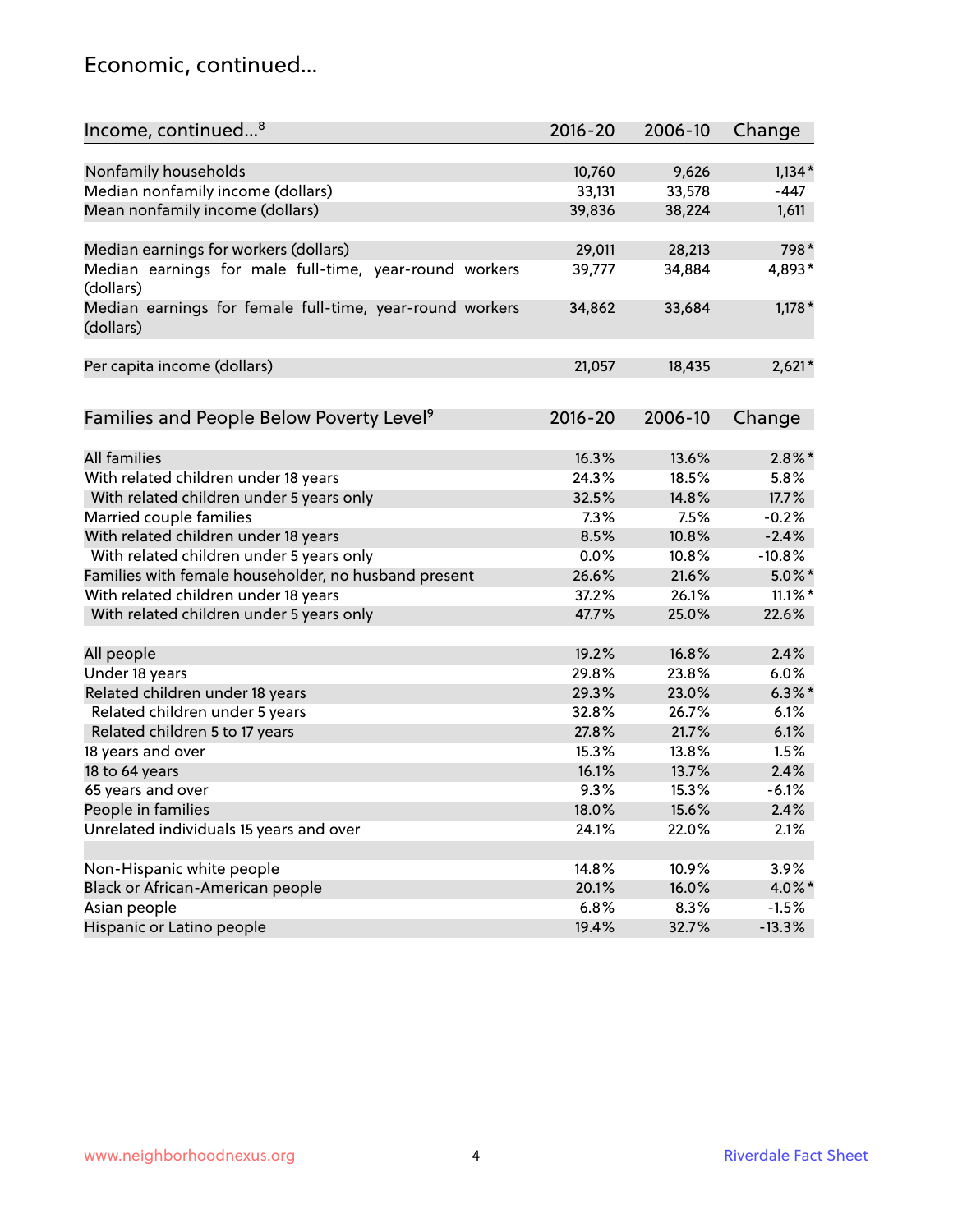## Employment

| Employment Status <sup>10</sup>                                                               | $2016 - 20$ | 2006-10 | Change     |
|-----------------------------------------------------------------------------------------------|-------------|---------|------------|
|                                                                                               |             |         |            |
| Population 16 years and over                                                                  | 63,527      | 57,243  | $6,284*$   |
| In labor force                                                                                | 68.0%       | 73.7%   | $-5.8\%$ * |
| Civilian labor force                                                                          | 67.9%       | 73.4%   | $-5.5%$ *  |
| Employed                                                                                      | 62.6%       | 62.7%   | $-0.1%$    |
| Unemployed                                                                                    | 5.3%        | 10.7%   | $-5.4\%$ * |
| <b>Armed Forces</b>                                                                           | 0.0%        | 0.3%    | $-0.3%$    |
| Not in labor force                                                                            | 32.0%       | 26.3%   | $5.8\%$ *  |
| Civilian labor force                                                                          | 43,164      | 42,041  | 1,123      |
| <b>Unemployment Rate</b>                                                                      | 7.9%        | 14.6%   | $-6.8%$    |
|                                                                                               |             |         |            |
| Females 16 years and over                                                                     | 36,026      | 31,591  | 4,435*     |
| In labor force                                                                                | 66.3%       | 71.1%   | $-4.8%$    |
| Civilian labor force                                                                          | 66.3%       | 71.0%   | $-4.7%$    |
| Employed                                                                                      | 61.4%       | 61.4%   | $-0.0%$    |
| Own children of the householder under 6 years                                                 | 7,566       | 6,978   | 588        |
| All parents in family in labor force                                                          | 71.7%       | 74.6%   | $-3.0%$    |
|                                                                                               |             |         |            |
| Own children of the householder 6 to 17 years                                                 | 13,584      | 14,579  | $-995$     |
| All parents in family in labor force                                                          | 76.0%       | 82.8%   | $-6.8%$    |
|                                                                                               |             |         |            |
| Industry <sup>11</sup>                                                                        | $2016 - 20$ | 2006-10 | Change     |
| Civilian employed population 16 years and over                                                | 39,772      | 35,893  | 3,879*     |
| Agriculture, forestry, fishing and hunting, and mining                                        | 0.2%        | 0.3%    | $-0.2%$    |
| Construction                                                                                  | 5.4%        | 6.7%    | $-1.3%$    |
| Manufacturing                                                                                 | 6.5%        | 6.2%    | 0.4%       |
| Wholesale trade                                                                               | 3.1%        | 2.8%    | 0.2%       |
| Retail trade                                                                                  | 12.4%       | 11.6%   | 0.8%       |
| Transportation and warehousing, and utilities                                                 | 15.4%       | 14.4%   | 0.9%       |
| Information                                                                                   | 1.3%        | 2.4%    | $-1.1%$    |
| Finance and insurance, and real estate and rental and leasing                                 | 3.6%        | 6.7%    | $-3.1\%$ * |
|                                                                                               |             |         |            |
| Professional, scientific, and management, and administrative<br>and waste management services | 9.7%        | 9.3%    | 0.4%       |
| Educational services, and health care and social assistance                                   | 20.5%       | 17.5%   | $3.0\%$ *  |
| Arts, entertainment, and recreation, and accommodation and                                    | 12.0%       | 8.9%    | $3.1\%$ *  |
| food services                                                                                 |             |         |            |
| Other services, except public administration                                                  | 5.3%        | 5.6%    | $-0.3%$    |
| Public administration                                                                         | 4.7%        | 7.6%    | $-2.9%$ *  |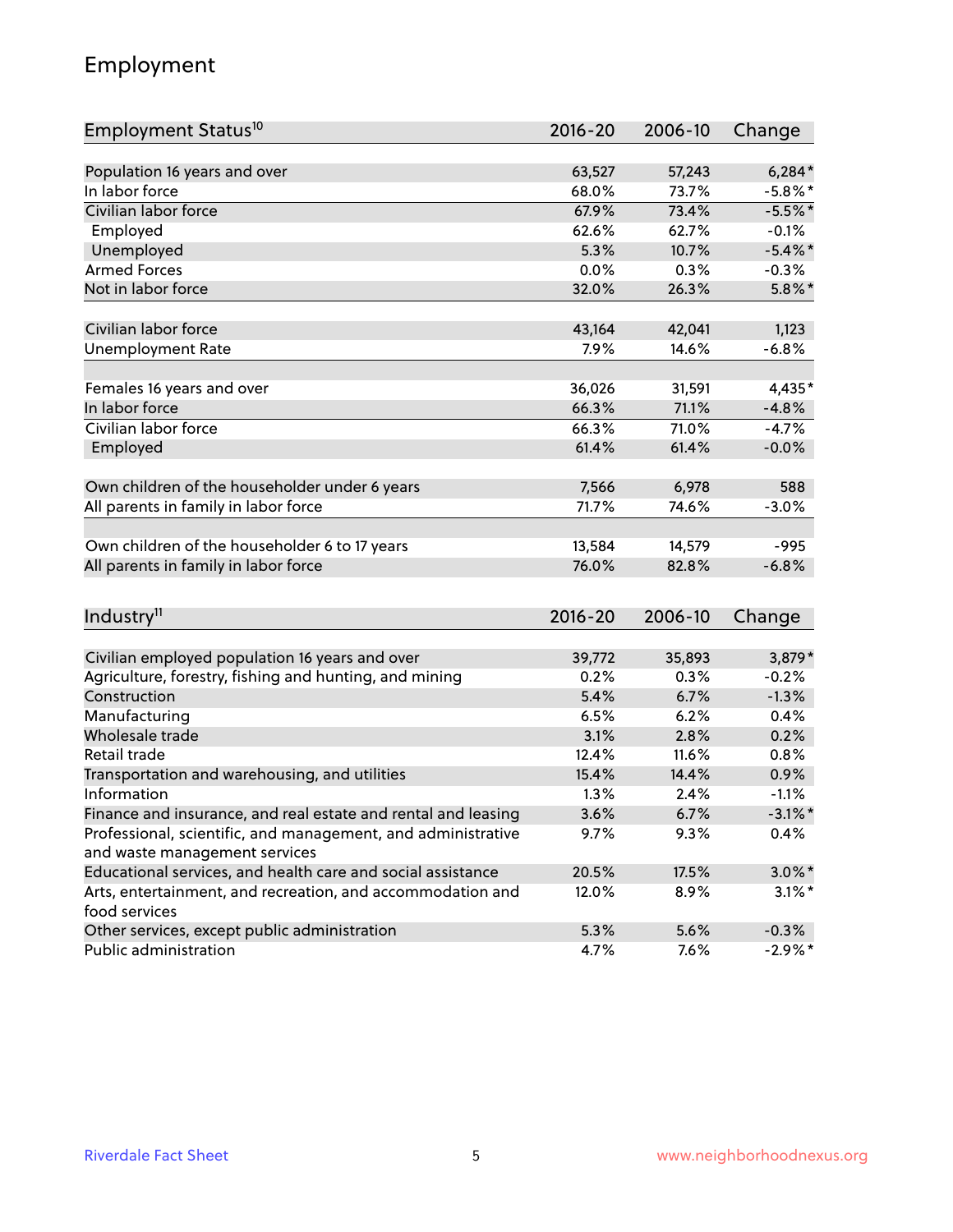## Employment, continued...

| Occupation <sup>12</sup>                                                    | $2016 - 20$ | 2006-10 | Change    |
|-----------------------------------------------------------------------------|-------------|---------|-----------|
| Civilian employed population 16 years and over                              | 39,772      | 35,893  | 3,879*    |
| Management, business, science, and arts occupations                         | 22.8%       | 23.2%   | $-0.4%$   |
| Service occupations                                                         | 20.7%       | 18.5%   | $2.2\%$ * |
| Sales and office occupations                                                | 27.1%       | 28.7%   | $-1.6%$   |
|                                                                             |             |         | $-2.6%$   |
| Natural<br>and<br>resources,<br>construction,<br>maintenance<br>occupations | 7.6%        | 10.1%   |           |
| Production, transportation, and material moving occupations                 | 21.8%       | 19.5%   | $2.4\%$ * |
| Class of Worker <sup>13</sup>                                               | $2016 - 20$ | 2006-10 | Change    |
| Civilian employed population 16 years and over                              | 39,772      | 35,893  | 3,879*    |
|                                                                             | 81.5%       | 78.7%   | 2.8%      |
| Private wage and salary workers                                             |             |         |           |
| Government workers                                                          | 14.6%       | 17.2%   | $-2.6\%$  |
| Self-employed in own not incorporated business workers                      | 3.8%        | 4.1%    | $-0.3%$   |
| Unpaid family workers                                                       | 0.1%        | 0.0%    | 0.1%      |
| Job Flows <sup>14</sup>                                                     | 2019        | 2010    | Change    |
|                                                                             |             |         |           |
| Total Jobs in district                                                      | 11,046      | 10,332  | 714       |
| Held by residents of district                                               | 10.4%       | 11.0%   | $-0.6%$   |
| Held by non-residents of district                                           | 89.6%       | 89.0%   | 0.6%      |
| Jobs by Industry Sector <sup>15</sup>                                       | 2019        | 2010    | Change    |
|                                                                             |             |         | 714       |
| Total Jobs in district                                                      | 11,046      | 10,332  |           |
| Goods Producing sectors                                                     | 2.2%        | 1.7%    | 0.5%      |
| Trade, Transportation, and Utilities sectors                                | 24.1%       | 26.5%   | $-2.4%$   |
| All Other Services sectors                                                  | 73.7%       | 71.7%   | 1.9%      |
| Total Jobs in district held by district residents                           | 1,150       | 1,133   | 17        |
| <b>Goods Producing sectors</b>                                              | 1.6%        | 1.3%    | 0.2%      |
| Trade, Transportation, and Utilities sectors                                | 17.2%       | 18.6%   | $-1.4%$   |
| All Other Services sectors                                                  | 81.2%       | 80.1%   | 1.2%      |
|                                                                             |             |         |           |
| Jobs by Earnings <sup>16</sup>                                              | 2019        | 2010    | Change    |
|                                                                             |             |         |           |
| Total Jobs in district                                                      | 11,046      | 10,332  | 714       |
| Jobs with earnings \$1250/month or less                                     | 29.1%       | 28.1%   | 1.0%      |
| Jobs with earnings \$1251/month to \$3333/month                             | 36.6%       | 40.6%   | $-4.0%$   |
| Jobs with earnings greater than \$3333/month                                | 34.3%       | 31.3%   | 3.0%      |
| Total Jobs in district held by district residents                           | 1,150       | 1,133   | 17        |
| Jobs with earnings \$1250/month or less                                     | 35.1%       | 38.5%   | $-3.4%$   |
| Jobs with earnings \$1251/month to \$3333/month                             | 46.5%       | 45.1%   | 1.4%      |
| Jobs with earnings greater than \$3333/month                                | 18.3%       | 16.4%   | 1.9%      |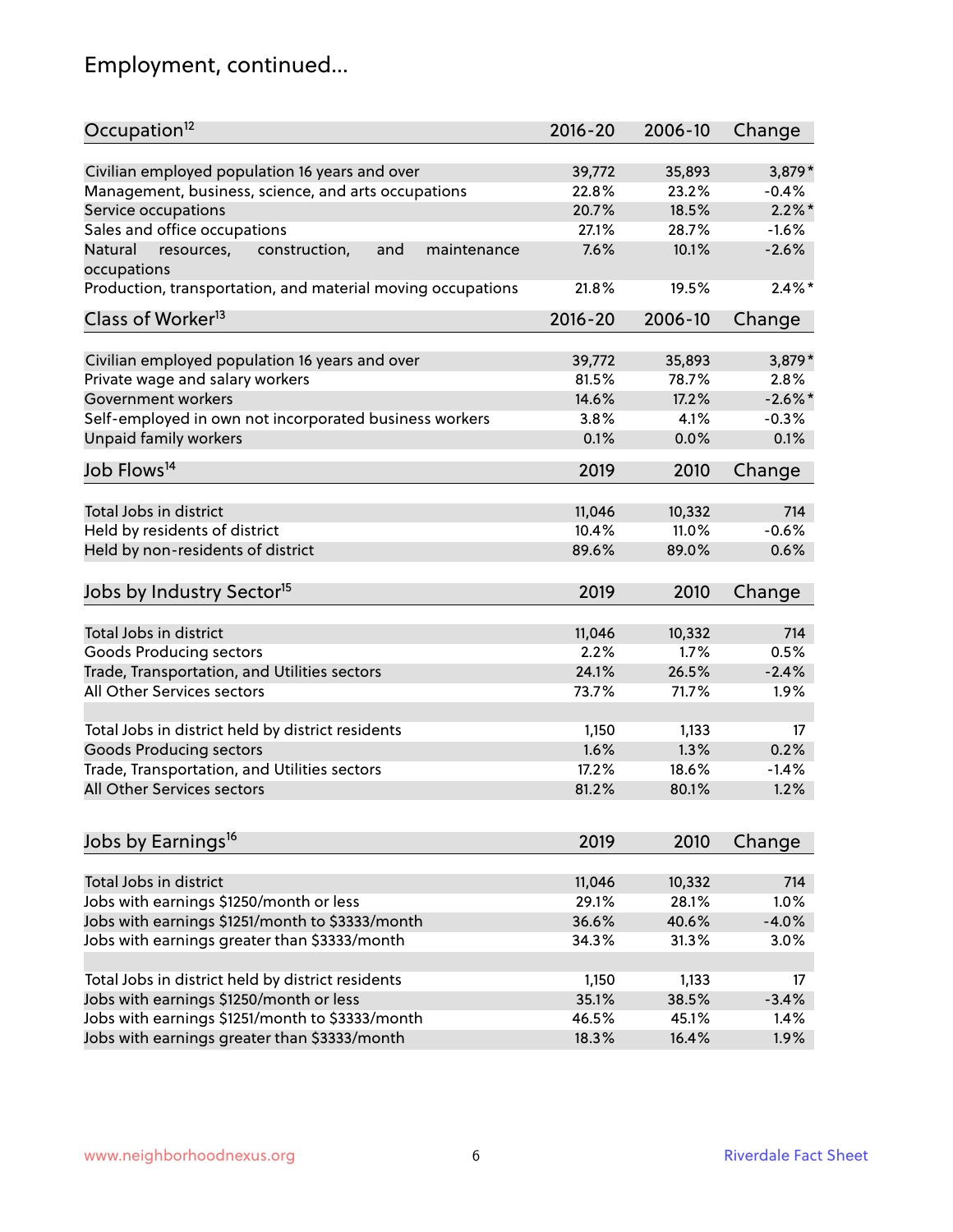# Employment, continued...

| 2019   | 2010   | Change  |
|--------|--------|---------|
|        |        |         |
| 11,046 | 10,332 | 714     |
| 24.9%  | 22.2%  | 2.7%    |
| 54.0%  | 61.5%  | $-7.6%$ |
| 21.2%  | 16.3%  | 4.9%    |
|        |        |         |
| 1,150  | 1.133  | 17      |
| 26.0%  | 26.1%  | $-0.1%$ |
| 49.4%  | 57.1%  | $-7.7%$ |
| 24.6%  | 16.8%  | 7.8%    |
|        |        |         |

#### Education

| School Enrollment <sup>18</sup>                | $2016 - 20$ | 2006-10 | Change    |
|------------------------------------------------|-------------|---------|-----------|
|                                                |             |         |           |
| Population 3 years and over enrolled in school | 23,077      | 24,353  | $-1,276$  |
| Nursery school, preschool                      | 5.5%        | $6.9\%$ | $-1.3%$   |
| Kindergarten                                   | 5.7%        | 5.1%    | 0.6%      |
| Elementary school (grades 1-8)                 | 42.7%       | 42.9%   | $-0.2%$   |
| High school (grades 9-12)                      | 23.2%       | 23.3%   | $-0.1%$   |
| College or graduate school                     | 22.9%       | 21.8%   | 1.1%      |
| Educational Attainment <sup>19</sup>           | $2016 - 20$ | 2006-10 | Change    |
|                                                |             |         |           |
| Population 25 years and over                   | 52,477      | 45,957  | $6,520*$  |
| Less than 9th grade                            | 6.0%        | 5.1%    | $1.0\%$   |
| 9th to 12th grade, no diploma                  | 7.0%        | 9.4%    | $-2.3%$   |
| High school graduate (includes equivalency)    | 33.5%       | 33.2%   | $0.3\%$   |
| Some college, no degree                        | 24.9%       | 27.3%   | $-2.4\%$  |
| Associate's degree                             | 10.3%       | 6.4%    | $4.0\%$ * |
| Bachelor's degree                              | 12.0%       | 13.3%   | $-1.2%$   |
| Graduate or professional degree                | 6.2%        | 5.4%    | 0.7%      |
|                                                |             |         |           |
| Percent high school graduate or higher         | 86.9%       | 85.6%   | $1.3\%$   |
| Percent bachelor's degree or higher            | 18.2%       | 18.7%   | $-0.5%$   |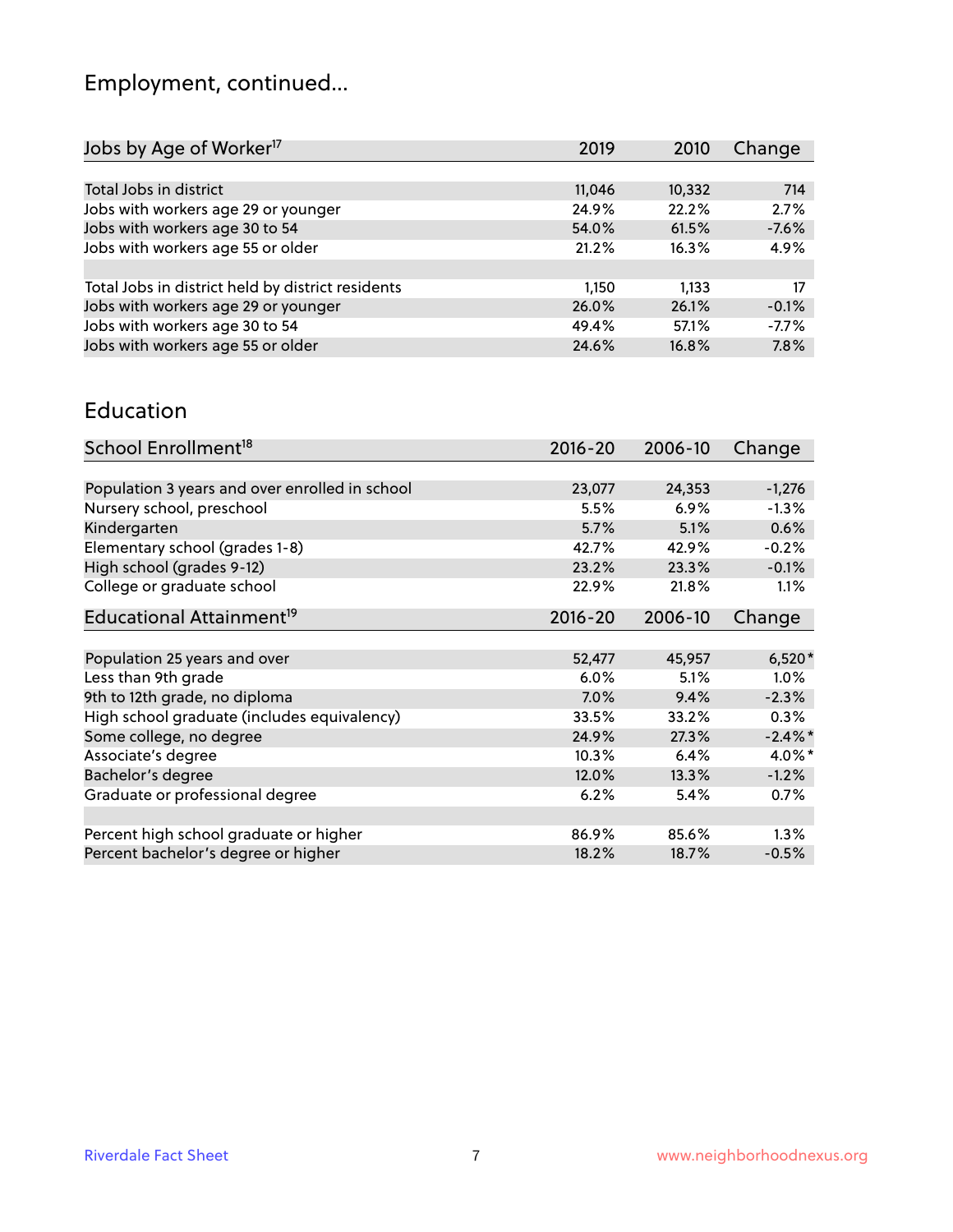#### Housing

| Households by Type <sup>20</sup>                     | 2016-20     | 2006-10 | Change     |
|------------------------------------------------------|-------------|---------|------------|
|                                                      |             |         |            |
| <b>Total households</b>                              | 30,067      | 26,881  | $3,186*$   |
| Family households (families)                         | 64.2%       | 64.2%   | 0.0%       |
| With own children under 18 years                     | 28.0%       | 34.4%   | $-6.4\%$ * |
| Married-couple family                                | 28.8%       | 33.5%   | $-4.7%$ *  |
| With own children of the householder under 18 years  | 12.1%       | 16.5%   | $-4.3\%$ * |
| Male householder, no wife present, family            | 6.8%        | 5.6%    | 1.2%       |
| With own children of the householder under 18 years  | 2.0%        | 2.1%    | $-0.0%$    |
| Female householder, no husband present, family       | 28.6%       | 25.1%   | $3.4\%$ *  |
| With own children of the householder under 18 years  | 13.8%       | 15.9%   | $-2.1%$    |
| Nonfamily households                                 | 35.8%       | 35.8%   | $-0.0%$    |
| Householder living alone                             | 29.8%       | 30.6%   | $-0.8%$    |
| 65 years and over                                    | 7.2%        | 3.7%    | $3.5%$ *   |
|                                                      |             |         |            |
| Households with one or more people under 18 years    | 34.5%       | 41.4%   | $-6.9\%$ * |
| Households with one or more people 65 years and over | 19.6%       | 11.3%   | $8.3\%$ *  |
|                                                      |             |         |            |
| Average household size                               | 2.79        | 2.89    | $-0.10*$   |
| Average family size                                  | 3.50        | 3.65    | $-0.15$    |
| Housing Occupancy <sup>21</sup>                      | $2016 - 20$ | 2006-10 | Change     |
|                                                      |             |         |            |
| Total housing units                                  | 32,811      | 32,289  | 522        |
| Occupied housing units                               | 91.6%       | 83.3%   | $8.4\%$ *  |
| Vacant housing units                                 | 8.4%        | 16.7%   | $-8.4\%$ * |
|                                                      |             |         |            |
| Homeowner vacancy rate                               | 3.1         | 5.1     | $-2.0$     |
| Rental vacancy rate                                  | 8.9         | 17.9    | $-9.0*$    |
|                                                      |             |         |            |
| Units in Structure <sup>22</sup>                     | $2016 - 20$ | 2006-10 | Change     |
|                                                      |             |         |            |
| Total housing units                                  | 32,811      | 32,289  | 522        |
| 1-unit, detached                                     | 62.2%       | 60.6%   | 1.6%       |
| 1-unit, attached                                     | 6.1%        | 5.3%    | 0.8%       |
| 2 units                                              | 1.3%        | 1.4%    | $-0.1%$    |
| 3 or 4 units                                         | 4.8%        | 4.8%    | $-0.0%$    |
| 5 to 9 units                                         | 11.7%       | 12.3%   | $-0.6%$    |
| 10 to 19 units                                       | 8.4%        | 9.8%    | $-1.4%$    |
| 20 or more units                                     | 4.3%        | 3.8%    | 0.4%       |
| Mobile home                                          | 1.1%        | 1.9%    | $-0.8%$    |
| Boat, RV, van, etc.                                  | 0.0%        | 0.0%    | 0.0%       |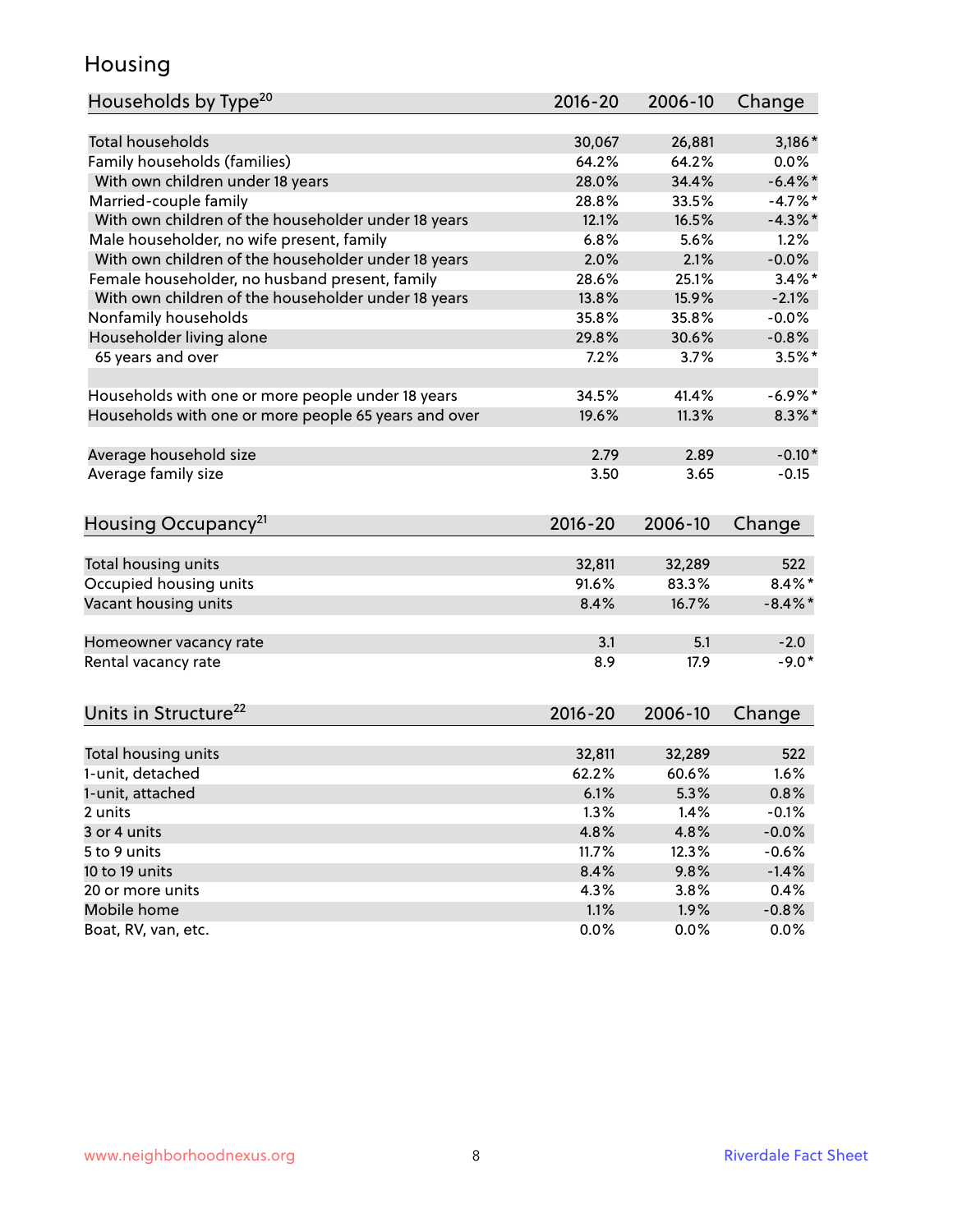## Housing, Continued...

| Year Structure Built <sup>23</sup>             | 2016-20     | 2006-10 | Change      |
|------------------------------------------------|-------------|---------|-------------|
| Total housing units                            | 32,811      | 32,289  | 522         |
| Built 2014 or later                            | 0.3%        | (X)     | (X)         |
| Built 2010 to 2013                             | 1.3%        | (X)     | (X)         |
| Built 2000 to 2009                             | 18.4%       | 20.1%   | $-1.7%$     |
| Built 1990 to 1999                             | 17.4%       | 14.8%   | $2.6\%$ *   |
| Built 1980 to 1989                             | 24.4%       | 25.2%   | $-0.9%$     |
| Built 1970 to 1979                             | 25.6%       | 26.9%   | $-1.3%$     |
| Built 1960 to 1969                             | 9.3%        | 9.6%    | $-0.3%$     |
| Built 1950 to 1959                             | 2.1%        | 2.0%    | 0.1%        |
| Built 1940 to 1949                             | 0.8%        | 0.6%    | 0.3%        |
| Built 1939 or earlier                          | 0.4%        | 0.8%    | $-0.4%$     |
|                                                |             |         |             |
| Housing Tenure <sup>24</sup>                   | $2016 - 20$ | 2006-10 | Change      |
| Occupied housing units                         | 30,067      | 26,881  | $3,186*$    |
| Owner-occupied                                 | 44.8%       | 56.6%   | $-11.8\%$ * |
| Renter-occupied                                | 55.2%       | 43.4%   | $11.8\%$ *  |
| Average household size of owner-occupied unit  | 2.79        | 3.03    | $-0.24*$    |
| Average household size of renter-occupied unit | 2.79        | 2.71    | 0.08        |
| Residence 1 Year Ago <sup>25</sup>             | 2016-20     | 2006-10 | Change      |
|                                                |             |         |             |
| Population 1 year and over                     | 82,683      | 76,903  | 5,780*      |
| Same house                                     | 83.7%       | 79.3%   | 4.4%*       |
| Different house in the U.S.                    | 16.1%       | 20.1%   | $-4.0\%$ *  |
| Same county                                    | 7.0%        | 11.0%   | $-4.0\%$ *  |
| Different county                               | 9.1%        | 9.2%    | $-0.1%$     |
| Same state                                     | 6.3%        | 6.3%    | 0.1%        |
| Different state                                | 2.8%        | 2.9%    | $-0.1%$     |
| Abroad                                         | 0.2%        | 0.6%    | $-0.4%$     |
| Value of Housing Unit <sup>26</sup>            | $2016 - 20$ | 2006-10 | Change      |
|                                                |             |         |             |
| Owner-occupied units                           | 13,476      | 15,223  | $-1,747*$   |
| Less than \$50,000                             | 6.1%        | 4.7%    | 1.4%        |
| \$50,000 to \$99,999                           | 39.9%       | 20.8%   | 19.1%*      |
| \$100,000 to \$149,999                         | 34.1%       | 51.8%   | $-17.7\%$ * |
| \$150,000 to \$199,999                         | 14.1%       | 17.5%   | $-3.5%$     |
| \$200,000 to \$299,999                         | 3.8%        | 4.6%    | $-0.9%$     |
| \$300,000 to \$499,999                         | 1.2%        | 0.4%    | 0.8%        |
| \$500,000 to \$999,999                         | 0.8%        | 0.1%    | 0.7%        |
| \$1,000,000 or more                            | 0.1%        | 0.0%    | 0.1%        |
| Median (dollars)                               | 106,063     | 121,651 | $-15,588*$  |
| Mortgage Status <sup>27</sup>                  | 2016-20     | 2006-10 | Change      |
| Owner-occupied units                           | 13,476      | 15,223  | $-1,747*$   |
| Housing units with a mortgage                  | 69.3%       | 89.1%   | $-19.8\%$ * |
| Housing units without a mortgage               | 30.7%       | 10.9%   | 19.8%*      |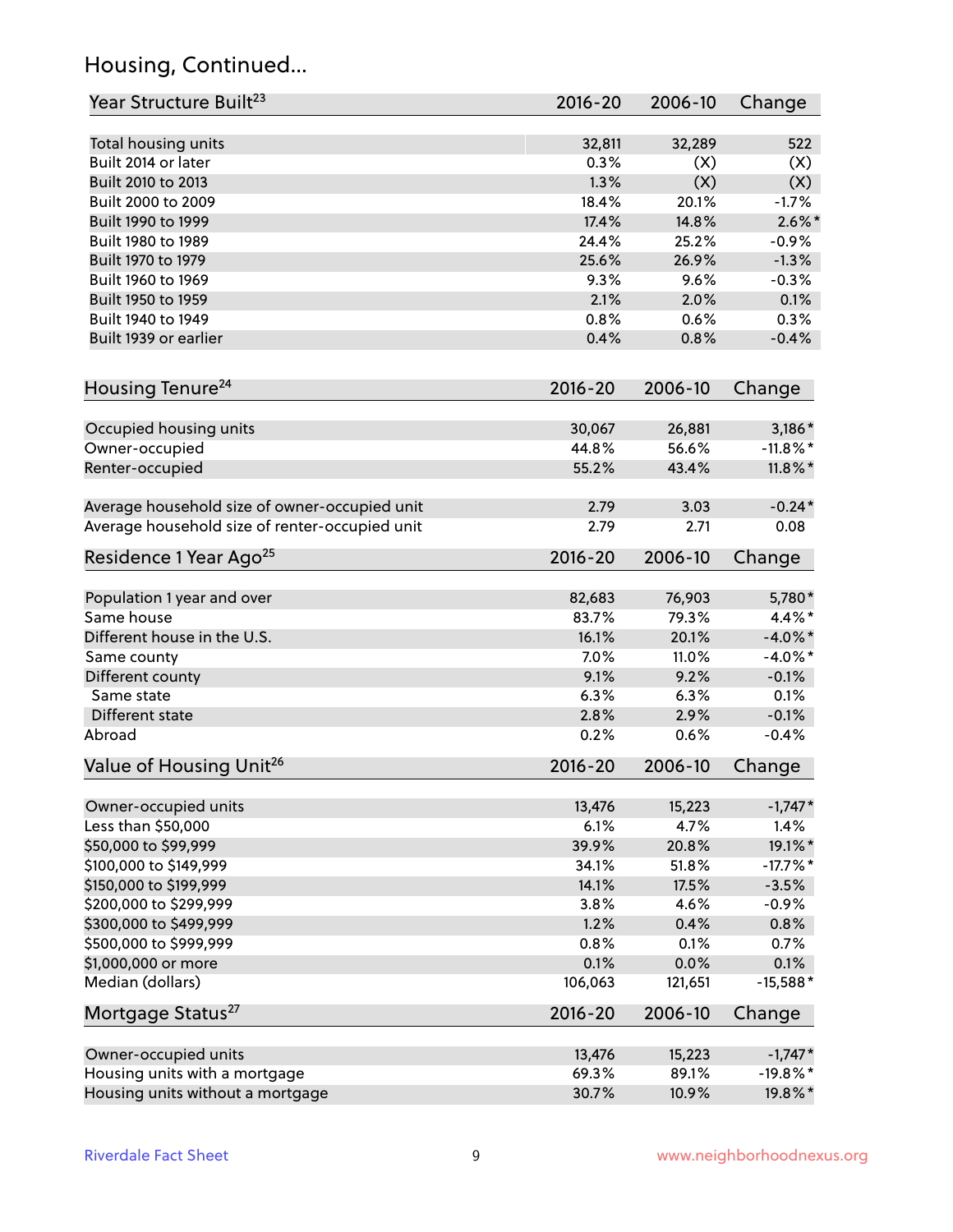## Housing, Continued...

| Selected Monthly Owner Costs <sup>28</sup>                                            | 2016-20 | 2006-10 | Change      |
|---------------------------------------------------------------------------------------|---------|---------|-------------|
| Housing units with a mortgage                                                         | 9,336   | 13,557  | $-4,221*$   |
| Less than \$300                                                                       | 0.4%    | 0.1%    | 0.3%        |
| \$300 to \$499                                                                        | 2.2%    | 1.2%    | 1.0%        |
| \$500 to \$999                                                                        | 33.6%   | 23.3%   | 10.4%*      |
| \$1,000 to \$1,499                                                                    | 53.5%   | 49.9%   | 3.6%        |
| \$1,500 to \$1,999                                                                    | 9.0%    | 22.0%   | $-13.0\%$ * |
| \$2,000 to \$2,999                                                                    | 1.3%    | 3.2%    | $-1.9%$     |
| \$3,000 or more                                                                       | 0.0%    | 0.3%    | $-0.3%$     |
| Median (dollars)                                                                      | 1,106   | 1,259   | $-154*$     |
| Housing units without a mortgage                                                      | 4,140   | 1,666   | $2,474*$    |
| Less than \$150                                                                       | 2.6%    | 1.0%    | 1.7%        |
| \$150 to \$249                                                                        | 8.9%    | 19.6%   | $-10.8%$    |
| \$250 to \$349                                                                        | 24.1%   | 27.1%   | $-3.0%$     |
| \$350 to \$499                                                                        | 34.4%   | 30.5%   | 4.0%        |
| \$500 to \$699                                                                        | 23.2%   | 16.1%   | 7.1%        |
| \$700 or more                                                                         | 6.8%    | 5.8%    | 1.0%        |
| Median (dollars)                                                                      | 413     | 363     | $50*$       |
| Selected Monthly Owner Costs as a Percentage of<br>Household Income <sup>29</sup>     |         |         | Change      |
| Housing units with a mortgage (excluding units where<br>SMOCAPI cannot be computed)   | 9,276   | 13,477  | $-4,201*$   |
| Less than 20.0 percent                                                                | 40.1%   | 28.3%   | 11.9%*      |
| 20.0 to 24.9 percent                                                                  | 18.4%   | 15.3%   | $3.1\%$ *   |
| 25.0 to 29.9 percent                                                                  | 8.2%    | 12.7%   | $-4.6\%$ *  |
| 30.0 to 34.9 percent                                                                  | 7.7%    | 10.3%   | $-2.6%$     |
| 35.0 percent or more                                                                  | 25.6%   | 33.4%   | $-7.8%$ *   |
| Not computed                                                                          | 60      | 80      | $-20$       |
| Housing unit without a mortgage (excluding units where<br>SMOCAPI cannot be computed) | 4,132   | 1,626   | 2,506*      |
| Less than 10.0 percent                                                                | 56.0%   | 45.0%   | 11.0%       |
| 10.0 to 14.9 percent                                                                  | 19.7%   | 22.9%   | $-3.3%$     |
| 15.0 to 19.9 percent                                                                  | 8.8%    | 7.4%    | 1.4%        |
| 20.0 to 24.9 percent                                                                  | 4.9%    | 4.6%    | 0.3%        |
| 25.0 to 29.9 percent                                                                  | 3.5%    | 8.0%    | $-4.5%$     |
| 30.0 to 34.9 percent                                                                  | 1.7%    | 0.0%    | 1.7%        |
| 35.0 percent or more                                                                  | 5.4%    | 12.1%   | $-6.7%$     |
| Not computed                                                                          | $\bf 8$ | 40      | $-32$       |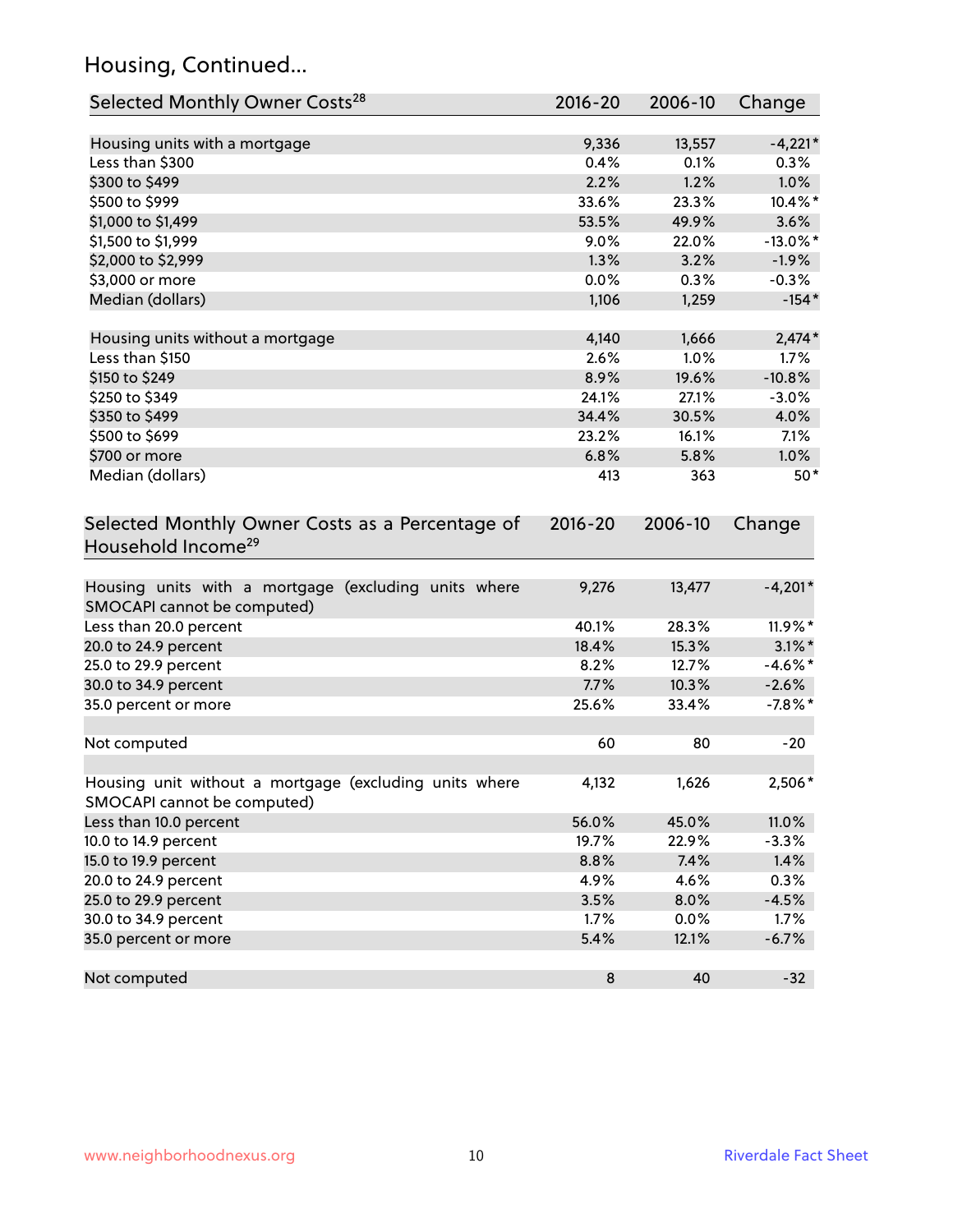## Housing, Continued...

| Gross Rent <sup>30</sup>                                                       | 2016-20     | 2006-10 | Change     |
|--------------------------------------------------------------------------------|-------------|---------|------------|
| Occupied units paying rent                                                     | 15,999      | 11,426  | 4,573*     |
| Less than \$200                                                                | 0.6%        | 0.2%    | 0.4%       |
| \$200 to \$499                                                                 | 1.0%        | 1.2%    | $-0.2%$    |
| \$500 to \$749                                                                 | 7.9%        | 28.6%   | $-20.7%$ * |
| \$750 to \$999                                                                 | 33.6%       | 41.5%   | $-7.9%$ *  |
| \$1,000 to \$1,499                                                             | 51.8%       | 24.2%   | 27.5%*     |
| \$1,500 to \$1,999                                                             | 4.9%        | 3.4%    | 1.4%       |
| \$2,000 or more                                                                | 0.2%        | 0.7%    | $-0.5%$    |
| Median (dollars)                                                               | 1,047       | 946     | $101*$     |
|                                                                                |             |         |            |
| No rent paid                                                                   | 592         | 232     | 360        |
| Gross Rent as a Percentage of Household Income <sup>31</sup>                   | $2016 - 20$ | 2006-10 | Change     |
| Occupied units paying rent (excluding units where GRAPI<br>cannot be computed) | 15,733      | 11,294  | 4,439*     |
| Less than 15.0 percent                                                         | 10.7%       | 8.3%    | 2.4%       |
| 15.0 to 19.9 percent                                                           | 13.1%       | 10.2%   | 2.9%       |
| 20.0 to 24.9 percent                                                           | 11.9%       | 10.8%   | 1.1%       |
| 25.0 to 29.9 percent                                                           | 10.1%       | 11.7%   | $-1.6%$    |
| 30.0 to 34.9 percent                                                           | 9.9%        | 9.2%    | 0.6%       |
| 35.0 percent or more                                                           | 44.4%       | 49.8%   | $-5.4\%$ * |
|                                                                                |             |         |            |
| Not computed                                                                   | 858         | 364     | 494*       |
| Transportation                                                                 |             |         |            |
| Commuting to Work <sup>32</sup>                                                | 2016-20     | 2006-10 | Change     |
| Workers 16 years and over                                                      | 38,010      | 35,009  | $3,001*$   |
| Car, truck, or van - drove alone                                               | 75.4%       | 74.9%   | 0.5%       |
| Car, truck, or van - carpooled                                                 | 11.8%       | 14.7%   | $-2.9\%$ * |
| Public transportation (excluding taxicab)                                      | 5.7%        | 5.8%    | $-0.0%$    |
| Walked                                                                         | 0.5%        | 0.8%    | $-0.2%$    |
| Other means                                                                    | 3.1%        | 1.6%    | $1.5%$ *   |
| Worked at home                                                                 | 3.4%        | 2.2%    | $1.2\%$ *  |
| Mean travel time to work (minutes)                                             | 34.4        | 30.6    | $3.8*$     |
| Vehicles Available <sup>33</sup>                                               | $2016 - 20$ | 2006-10 | Change     |
| Occupied housing units                                                         | 30,067      | 26,881  | 3,186*     |
| No vehicles available                                                          | 7.4%        | 8.0%    | $-0.7%$    |
| 1 vehicle available                                                            | 41.7%       | 44.2%   | $-2.5%$    |
| 2 vehicles available                                                           | 33.5%       | 33.4%   | 0.1%       |
| 3 or more vehicles available                                                   | 17.5%       | 14.4%   | 3.1%       |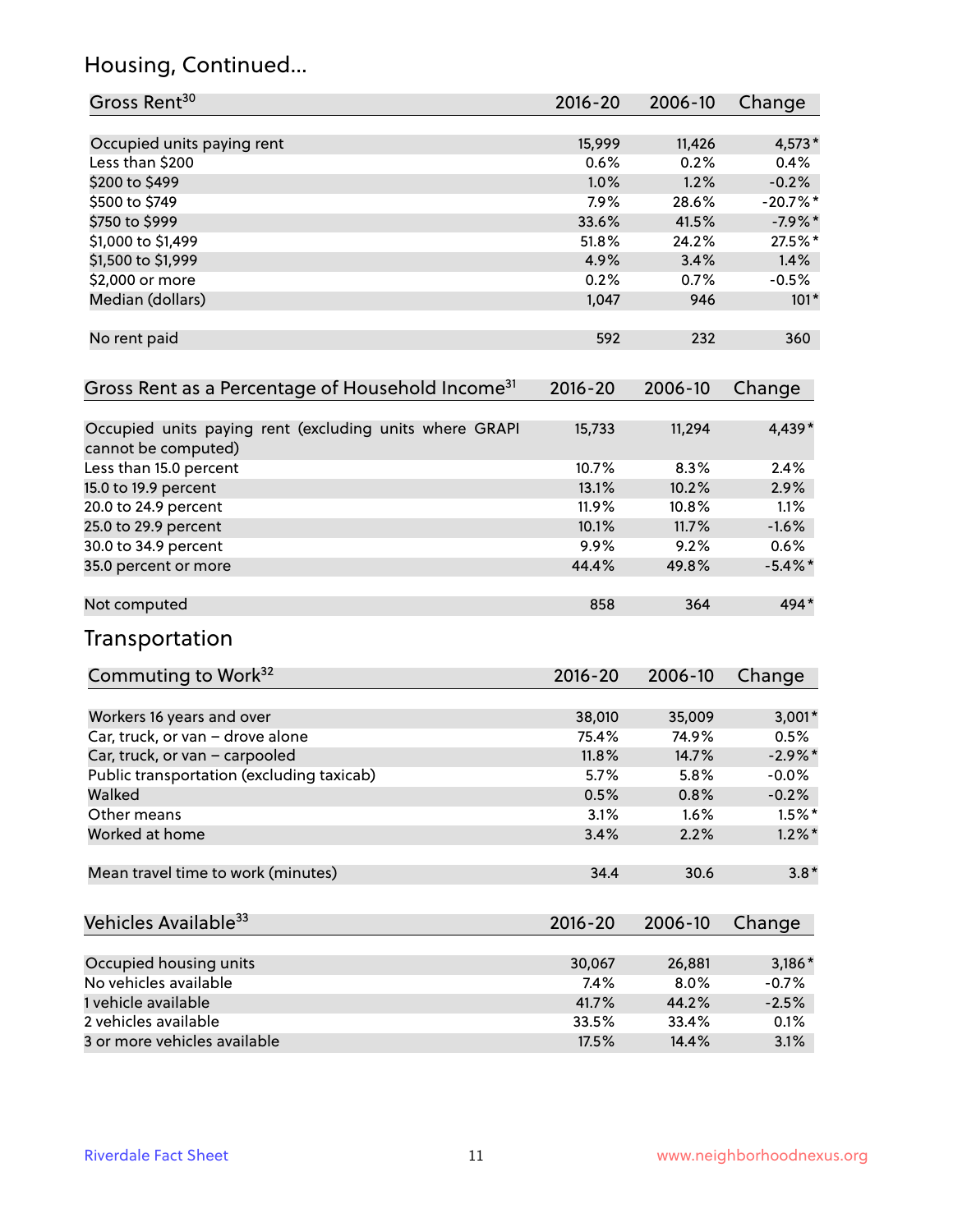#### Health

| Health Insurance coverage <sup>34</sup> | 2016-20 |
|-----------------------------------------|---------|
|-----------------------------------------|---------|

| Civilian Noninstitutionalized Population                | 83,943 |
|---------------------------------------------------------|--------|
| With health insurance coverage                          | 81.7%  |
| With private health insurance coverage                  | 54.3%  |
| With public health coverage                             | 34.1%  |
| No health insurance coverage                            | 18.3%  |
| Civilian Noninstitutionalized Population Under 19 years | 24,124 |
| No health insurance coverage                            | 11.7%  |
| Civilian Noninstitutionalized Population 19 to 64 years | 52,555 |
| In labor force:                                         | 41,026 |
| Employed:                                               | 37,841 |
| With health insurance coverage                          | 80.7%  |
| With private health insurance coverage                  | 73.9%  |
| With public coverage                                    | 9.8%   |
| No health insurance coverage                            | 19.3%  |
| Unemployed:                                             | 3,185  |
| With health insurance coverage                          | 47.9%  |
| With private health insurance coverage                  | 33.0%  |
| With public coverage                                    | 17.1%  |
| No health insurance coverage                            | 52.1%  |
| Not in labor force:                                     | 11,529 |
| With health insurance coverage                          | 69.4%  |
| With private health insurance coverage                  | 34.5%  |
| With public coverage                                    | 41.1%  |
| No health insurance coverage                            | 30.6%  |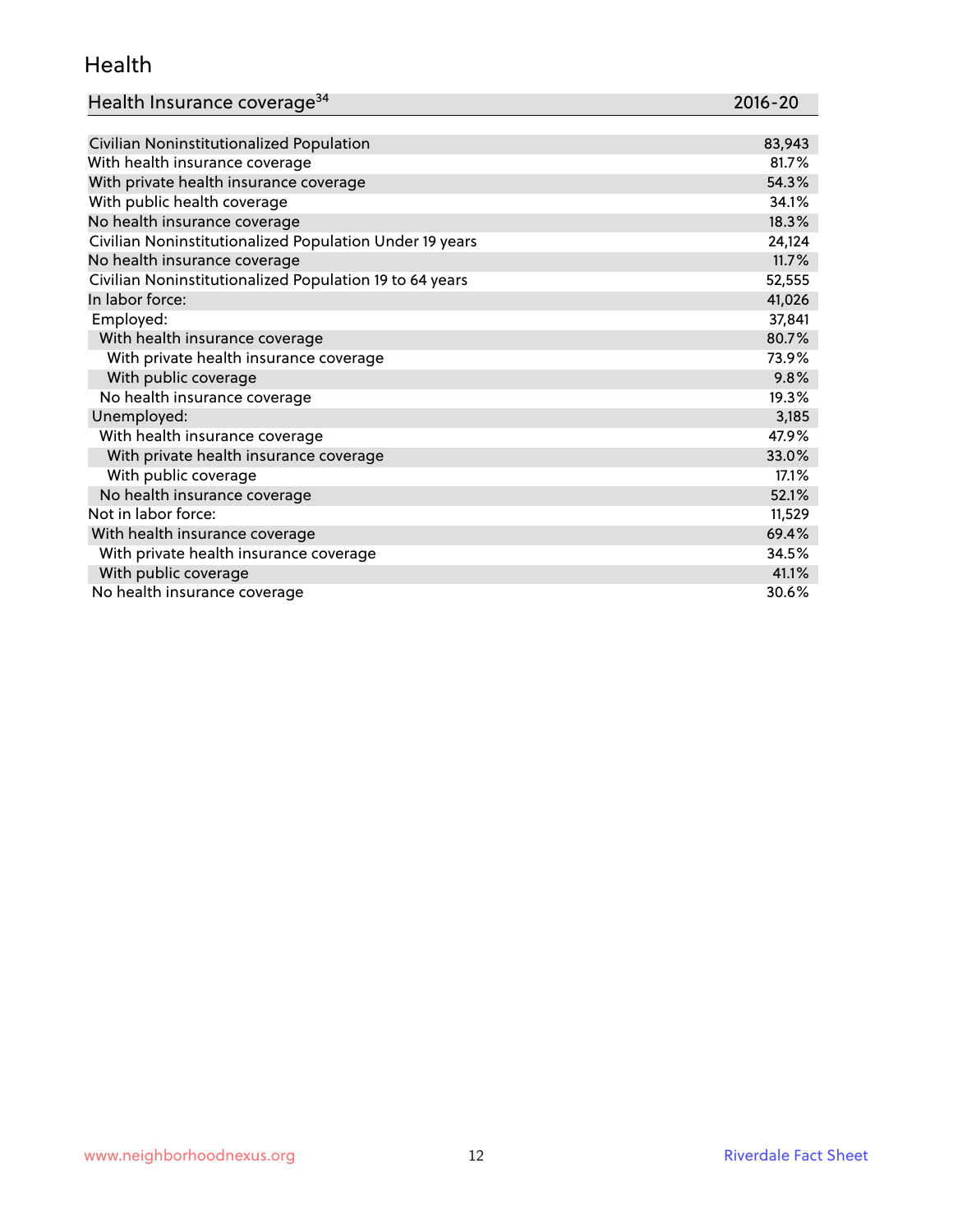## Employment Forecasts

| Forecast Employment by Sector <sup>35</sup>      | 2030     | 2020     | Change   |
|--------------------------------------------------|----------|----------|----------|
|                                                  |          |          |          |
| <b>All Sectors</b>                               | 15,701   | 15,145   | 3.7%     |
| Goods Producing                                  | 167      | 219      | $-23.7%$ |
| Agriculture, forestry, fishing and hunting       | $\Omega$ | $\Omega$ | 0.0%     |
| Mining                                           | 76       | 88       | $-13.6%$ |
| Construction                                     | 63       | 99       | $-36.4%$ |
| Manufacturing                                    | 28       | 32       | $-12.5%$ |
| <b>Service Providing</b>                         | 3,410    | 3,448    | $-1.1%$  |
| Wholesale trade                                  | 542      | 517      | 4.8%     |
| Retail trade                                     | 2,304    | 2,327    | $-1.0%$  |
| Transportation and warehousing                   | 475      | 488      | $-2.7%$  |
| <b>Utilities</b>                                 | 89       | 116      | $-23.3%$ |
| Information                                      | 86       | 80       | 7.5%     |
| <b>Financial activities</b>                      | 955      | 948      | 0.7%     |
| Finance and insurance                            | 447      | 369      | 21.1%    |
| Real estate and rental and leasing               | 508      | 579      | $-12.3%$ |
| Professional and business services               | 332      | 274      | 21.2%    |
| Professional, scientific, and technical services | 284      | 229      | 24.0%    |
| Management of companies and enterprises          | 48       | 45       | 6.7%     |
| <b>Education and health services</b>             | 6,615    | 5,989    | 10.5%    |
| <b>Education services</b>                        | 1,658    | 1,676    | $-1.1%$  |
| Health care and social assistance                | 4,957    | 4,313    | 14.9%    |
| Leisure and hospitality                          | 1,905    | 2,098    | $-9.2%$  |
| Arts, entertainment, and recreation              | 37       | 70       | $-47.1%$ |
| Accommodation and food services                  | 1,868    | 2,028    | $-7.9%$  |
| Other services, except public administration     | 243      | 277      | $-12.3%$ |
| Public administration                            | 522      | 467      | 11.8%    |
| Dopulation Eargepate                             |          |          |          |

#### Population Forecasts

| Population Forecasts <sup>36</sup> | 2030   | 2020   | Change |
|------------------------------------|--------|--------|--------|
|                                    |        |        |        |
| <b>Total Population</b>            | 98.304 | 87.133 | 12.8%  |
| <b>Total Households</b>            | 37.116 | 32.524 | 14.1%  |